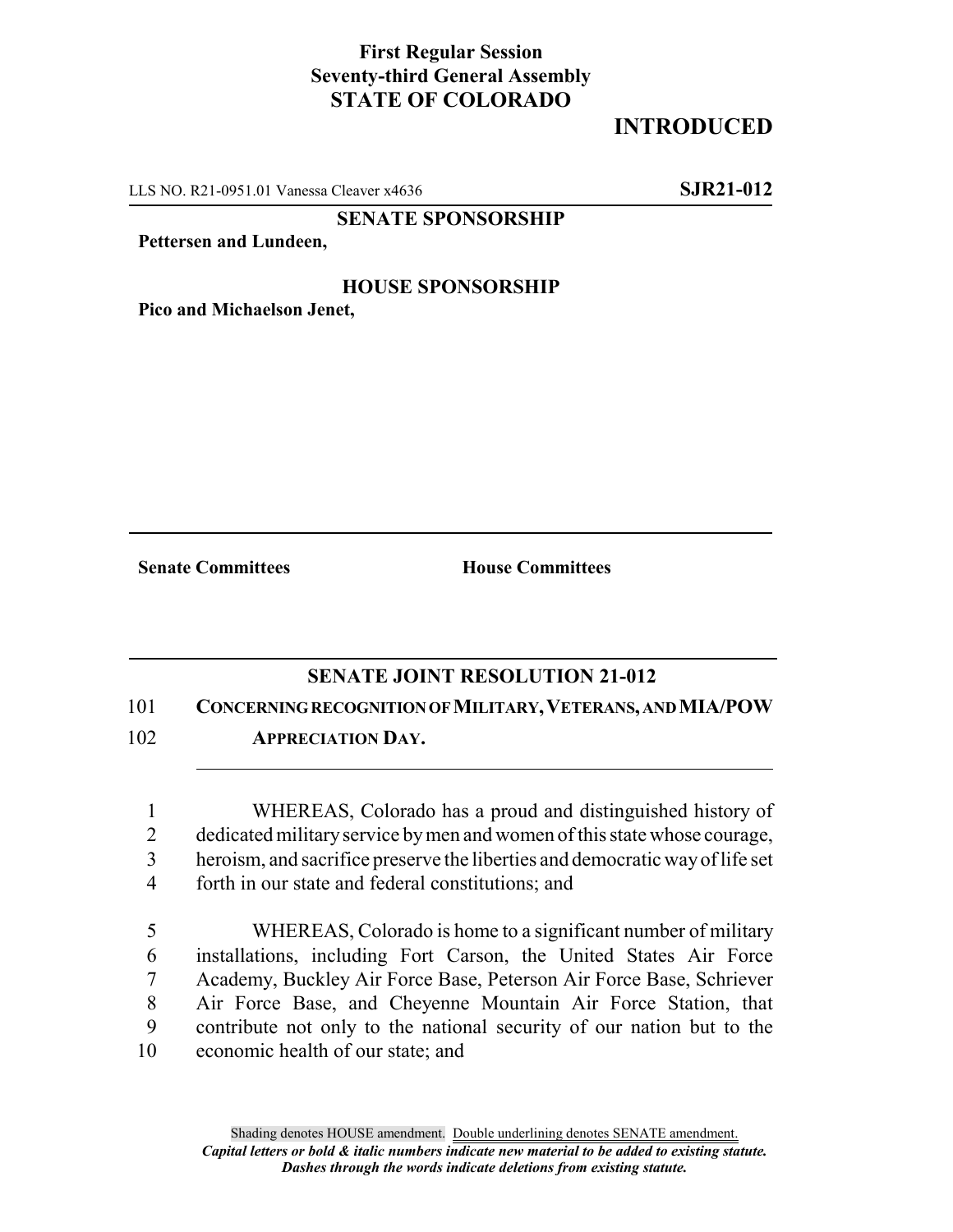WHEREAS, Colorado benefits significantly from the presence and 2 military service of the more than 49,000 men and women in our state who serve in the United States Army, Navy, Air Force, Marine Corps, and Coast Guard; the branch Reserves; the Colorado National Guard; and the

- Civil Air Patrol; and
- WHEREAS, The men and women of the Colorado National Guard have served in defense of our nation and as the first military responders in support of civil authorities during domestic emergencies and are celebrating their 161st anniversary this year; and
- WHEREAS, In times of conflict around the globe, it is particularly appropriate to recognize the Coloradans in all branches and components 12 of the Armed Services who serve around the world to protect the security and peace of our nation and other nations; and
- WHEREAS, In addition to active members of the Armed Services, Colorado is the proud home of more than 400,000 military veterans who have served their country long and well and who bring great honor and distinction to the state; and
- WHEREAS, Colorado is home not only to active duty service personnel and veterans but also to the countless family members of these men and women who display the same dedication, courage, and sacrifice; and
- WHEREAS, We should also never forget the sacrifices made for us by the 94 service members from Colorado declared missing in action or prisoners of war while defending the principles of liberty and justice in conflicts in Korea, Laos, and Vietnam; and
- WHEREAS, Disparate and diverse groups of Coloradans, such as persons who are African-American, Latino or Latina, or Hispanic, in 28 addition to men and women of all backgrounds, are bound together in the United States Armed Services by their selfless dedication to the spirit of our nation, the ideals of freedom and democracy, and the cause of democracy and stability around the globe; now, therefore,
- *Be It Resolved by the Senate of the Seventy-third General Assembly of the State of Colorado, the House of Representatives concurring herein:*